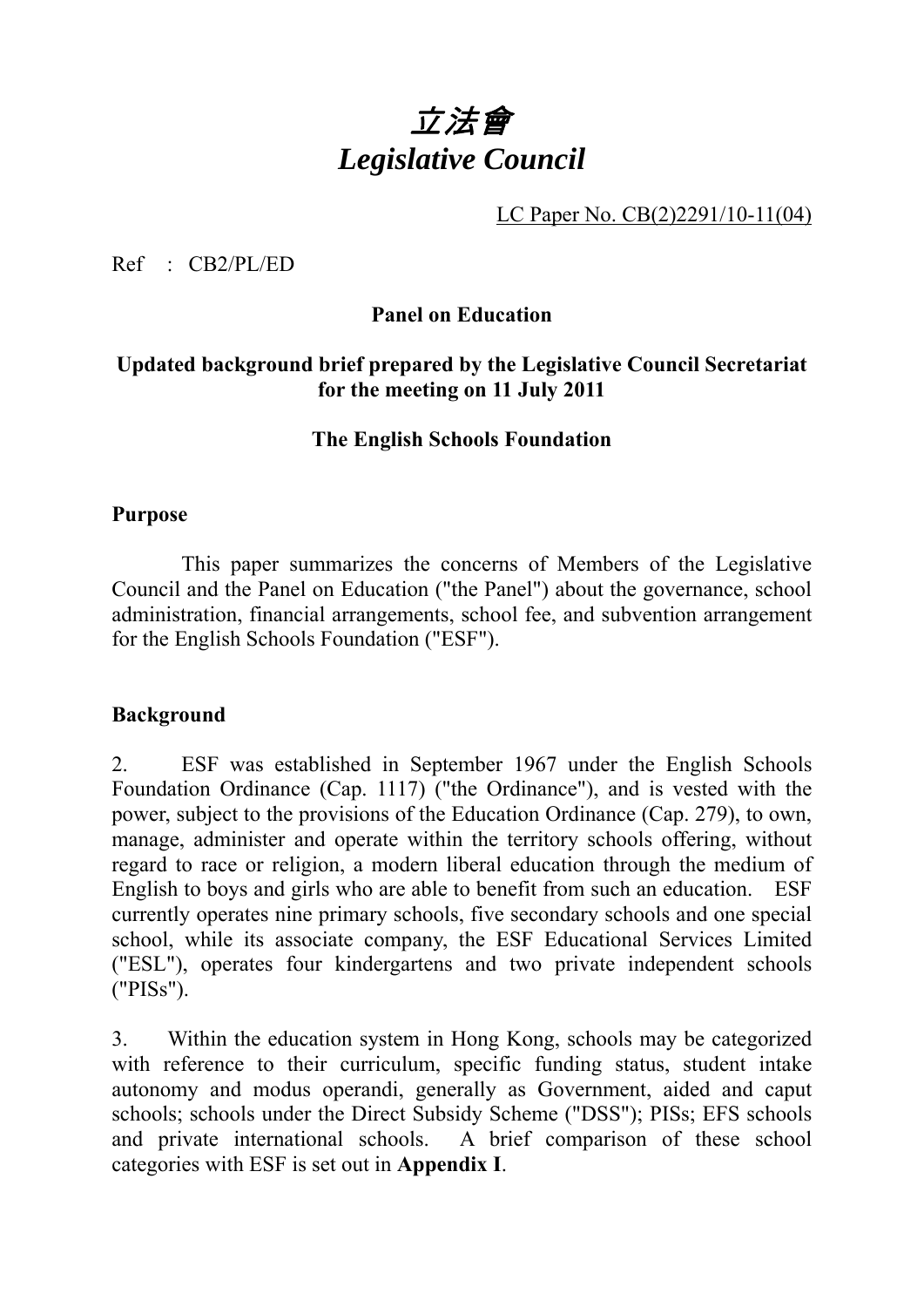4. According to the Administration, ESF schools are similar to private international schools in Hong Kong, both in terms of the curriculum offered and student mix. The annual student enrolment survey results as at September 2010 show about 87% of the ESF primary school students are non-Chinese speaking. The schools directly operated by ESF receive recurrent subsidies calculated on a per-class basis. The schools and kindergartens operated by ESL do not receive any subsidy from the Government. The relevant subsidies for ESF are set out in **Appendix II**. A mutual understanding was reached between the Administration and ESF in 1999 on the need to review the subsidy and to freeze the subvention rate for ESF at the 1999-2000 school year level with effect from the 2000-2001 school year, pending a mutually acceptable long term agreement on the subvention arrangement.

## **Concerns of the Public Accounts Committee ("PAC")**

5. In February 2005, PAC issued its Report No. 43 which covered, inter alia, government subsidies to ESF and its corporate governance and school administration. Amongst others, PAC expressed the following areas of concern -

#### *Government subsidies to ESF*

- (a) there was divergence of views between the then Education and Manpower Bureau ("EMB") and ESF on whether ESF schools were different from international schools and whether the existing government subsidies to the ESF schools should continue;
- (b) the EMB's arrangements for freezing ESF per-class subsidies and capping the number of ESF classes eligible for recurrent government subsidies were at variance with the Government's parity of subsidy principle for providing government subsidies to ESF schools;
- (c) EMB should expeditiously complete the review of government subsidies to ESF; and
- (d) EMB and ESF should come to an agreement expeditiously over the future of government subsidies to ESF;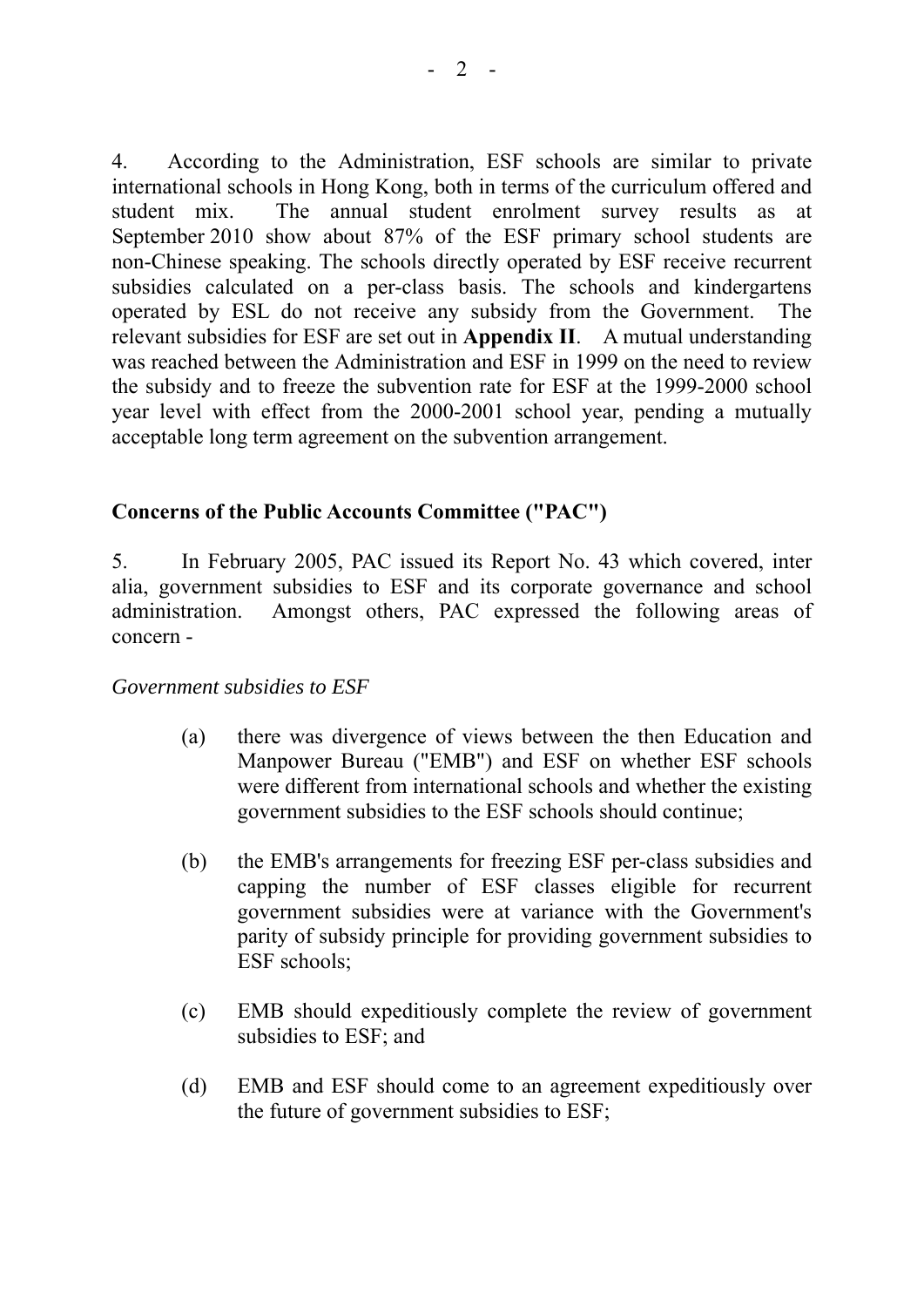#### *Corporate governance and school administration of ESF*

- (e) ESF and its schools had not adopted a high standard of corporate governance and had not exercised proper financial and administrative controls to achieve value for money;
- (f) the large size of ESF's membership, standing at 132, was not conducive to making decisions effectively;
- (g) the external members of ESF did not constitute a majority at any of ESF's four annual general meetings held in the 2000-2001 to 2003-2004 financial years;
- (h) large percentages of internal and external members failed to attend ESF's meetings;
- (i) ESF's existing arrangement for an internal auditor reporting directly to the Financial Controller was not sufficient to help ESF discharge its monitoring functions effectively;

#### *Corporate governance and school administration of ESF's schools*

- (j) there were chaos and negligence in the administration of some ESF schools:
- (k) the school administration guidelines provided by ESF were fundamentally inadequate and some schools had not taken more initiative to ensure propriety and achieve value for money in their operation;
- (l) with the exception of one school, the composition of school councils did not include alumni;
- (m) most school councils did not specifically set out their delegated decision-making powers;
- (n) some school councils did not participate in major school activities recommended by ESF; and
- (o) most schools did not require council members to declare their personal interests which might conflict with their roles.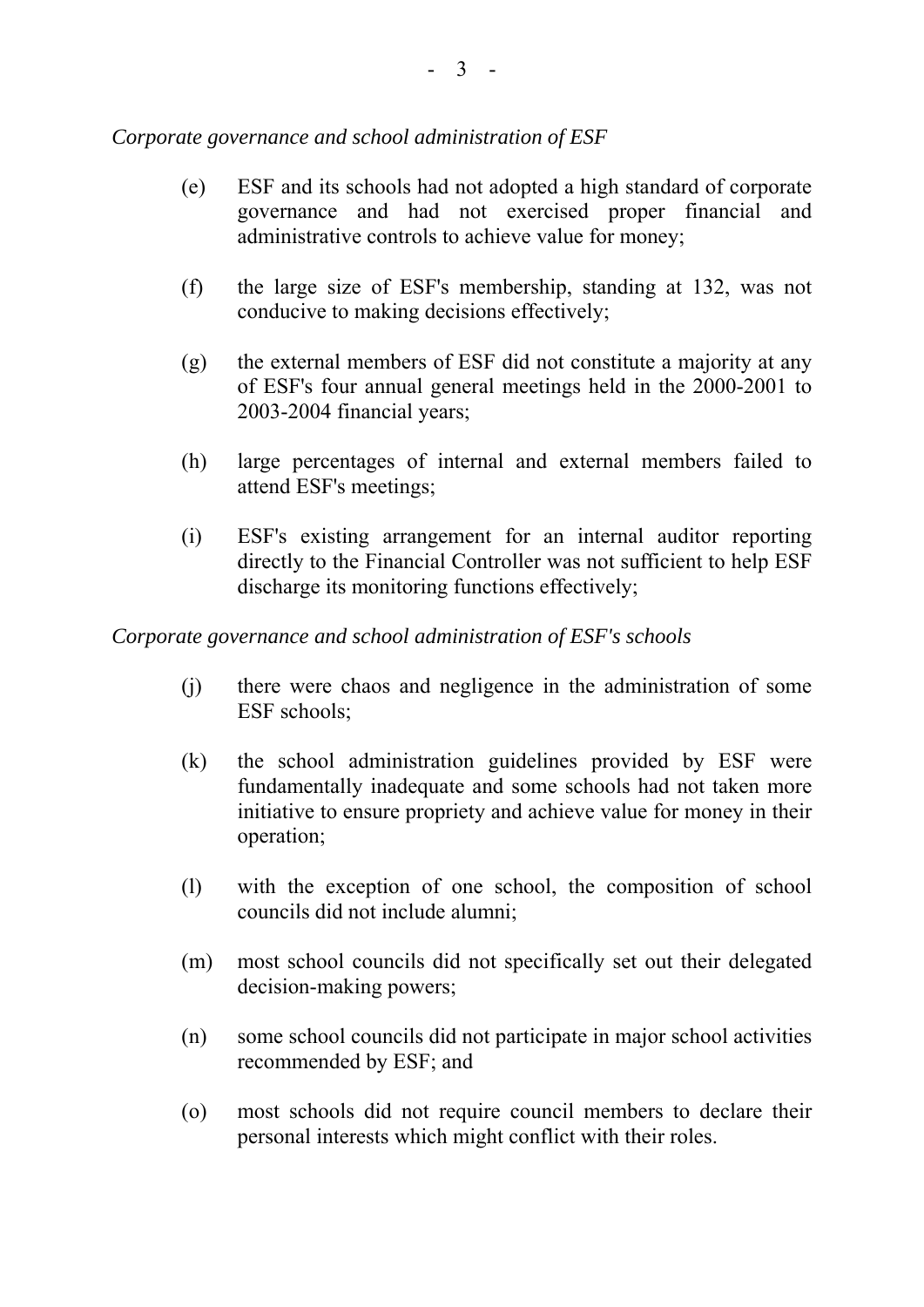6. To address the concerns raised by PAC, ESF established a Governance Task Force to examine how the governing structure of ESF should be reformed. In June 2005, ESF approved a framework for the reform. In June 2006, ESF approved the proposals for legislative amendments to the Ordinance and the Regulations of The English Schools Foundation.

## **Deliberations of the Panel on Education**

7. ESF briefed the Panel on the legislative proposals at its meeting on 22 March 2007. In the context of discussing the draft Bill, members had considered the school administration and financial arrangements of ESF as well as Government subsidies to ESF. The Administration briefed the Panel on the redevelopment of Kowloon Junior School of ESF at its meeting on 13 December 2010. The main concerns of members included capital grant for ESF, adjustment of school fees as well as positioning of and subvention arrangement for ESF. The deliberations of the Panel are set out in the ensuing paragraphs.

#### School administration

8. Members noted that as at December 2006, ESF had implemented only about 60% of the recommendations made by the Independent Commission Against Corruption ("ICAC") concerning staff recruitment and school administration. Members queried why ESF had not implemented all the proposals.

9. ESF explained that it accepted all the recommendations made by ICAC but the implementation of some of the recommendations would take time. For instance, the development of a web-based budgeting financial control system for the 20 ESF schools would involve tremendous system design and development works as well as staff training before the system could be implemented. Subject to the early enactment of the Bill, ESF envisaged that all the ICAC recommendations could be implemented by the end of 2007.

#### Financial management

10. Members were concerned how the reform in the governance structure of ESF and its schools would improve the monitoring of the schools' daily operation, including administration and financial management matters. Members considered that ESF should conduct internal reviews on its financial and audit systems to facilitate early detection and rectification of any system irregularities and ensure system reliability and integrity in the long term.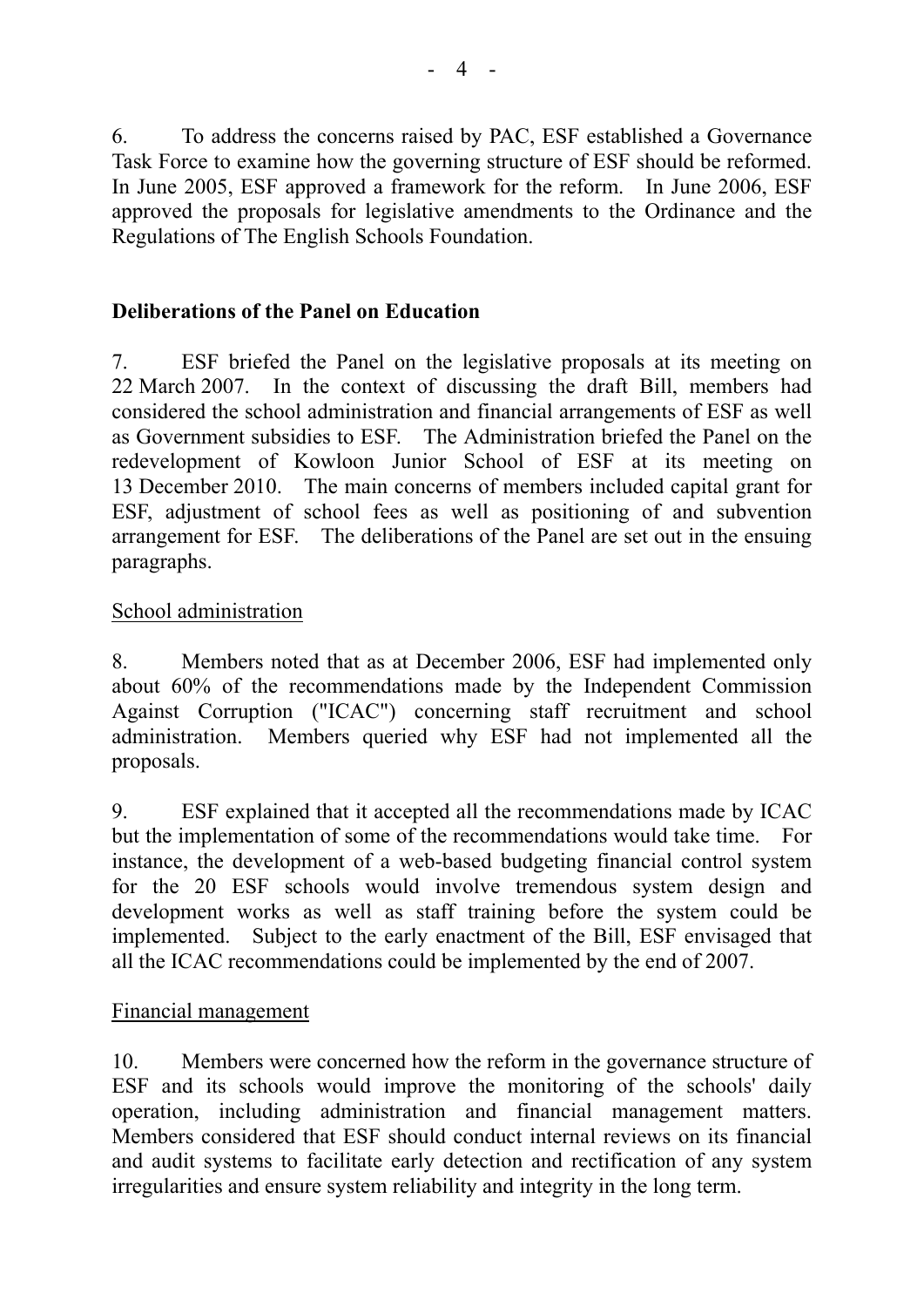11. ESF explained to members the various systems and measures in place to monitor the daily operation of the schools with emphasis on the administrative and financial aspects. Under the new governance structure, schools would be responsible for their own financial management and required to submit regular reports on their financial position to the Board of Governors ("the Board") and the Chief Executive Officer ("CEO"). ESF was developing a web-based financial management system to facilitate on-line monitoring of the financial operation and transactions in each school. Any significant or unreasonable spending by individual schools would be readily detected by the system. In addition, ESF had strengthened the internal audit functions as recommended by PAC, and established an Audit Committee to oversee the strategic issues as well as to examine the internal audit reports prepared by individual schools. The Audit Committee would also oversee the system reliability matters and recommend the appropriate timing for conducting reviews on system operation and application.

12. According to the Administration's reply to a written question concerning ESF raised at the Council meeting on 27 October 2010, ESF had introduced a series of reform measures since the end of 2008 which included, among others, -

- (a) the establishment of independent Standing Committees, with no staff among their membership, overseeing audit, finance and remuneration matters;
- (b) the introduction of a Code of Conduct with relevant declaration of interest arrangements;
- (c) putting in place the Standing Orders to regulate the conduct of its business;
- (d) the introduction of a vigorous annual budgeting process;
- (e) the formulation of a long-term financial strategy for the renewal of its building stock and the establishment of a Major Building Projects Committee to monitor the major construction projects for reporting to the Board; and
- (f) a review of the housing policy and its property holdings.

#### Government subsidies

13. Members noted the concern of some ESF parents about the lower level of government subsidies to ESF schools as compared with aided schools.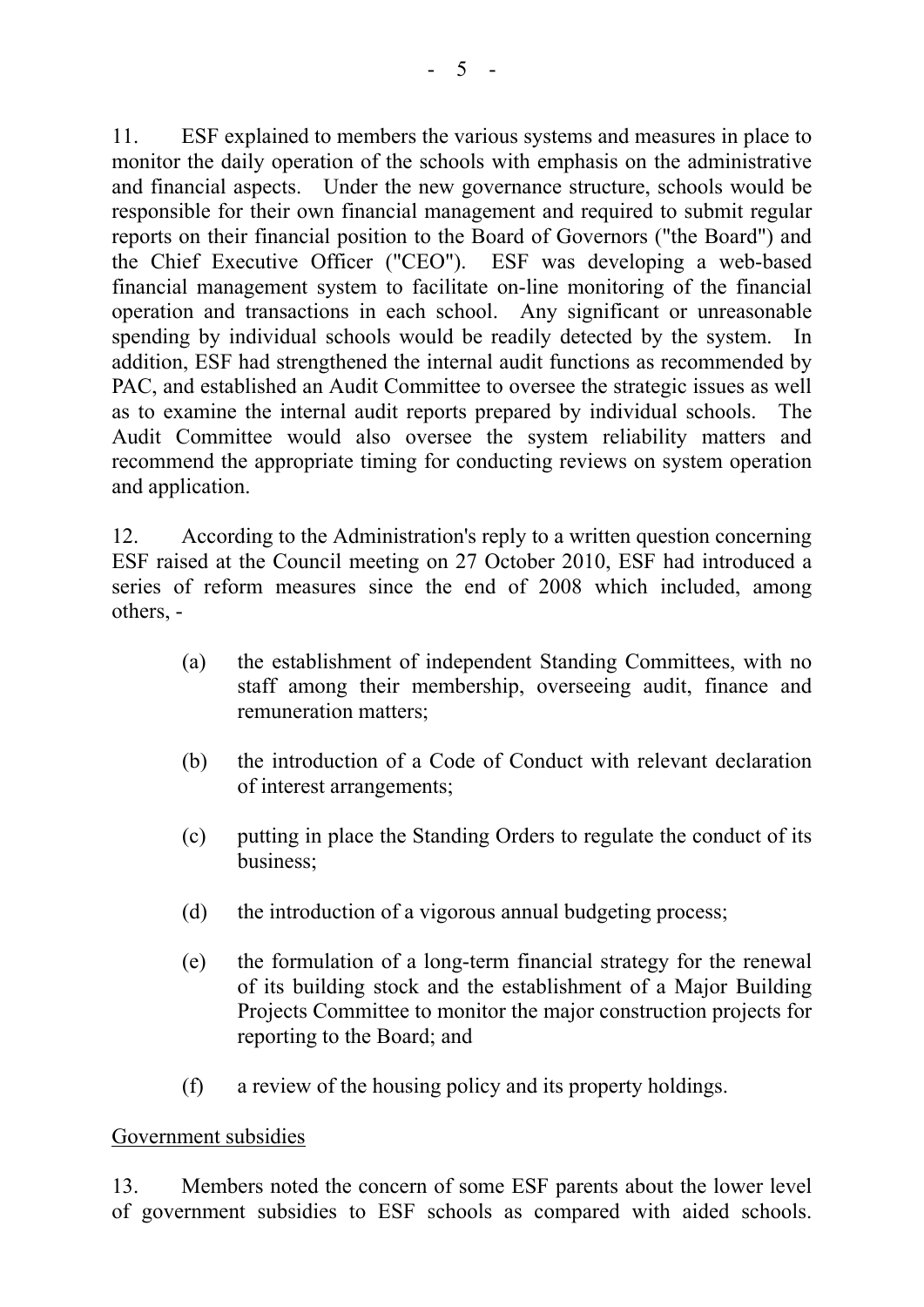Some parents were of the view that ESF schools should be subsidized on the basis of the average unit costs, as in the case of aided schools.

14. According to ESF, the Administration would discuss with it subvention matters after it had implemented the necessary reforms in governance and school administration.

#### The English Schools Foundation (Amendment) Bill 2007

15. Hon Abraham SHEK took forward the proposals for the legislative amendments by introducing The English Schools Foundation (Amendment) Bill 2007 to the Council on 30 May 2007. The Bill sought to make changes to the governance structure of ESF and the administration of its schools. The main proposals of the Bill were as follows -

- (a) the supreme governing body would be the Board consisting of 26 voting members and one non-voting member who was the CEO of ESF. Twenty-two voting members would be external members, i.e. non-employees of ESF, among whom 10 would be independent community representatives to be nominated by a Nominating Committee;
- (b) there would be five advisory committees advising the CEO;
- (c) three standing committees under the Board should be established to advise on auditing, remuneration and financial management matters respectively;
- (d) the School Councils of ESF schools would have more defined functions and would be encouraged to include alumni among their membership; and
- (e) each school of ESF should establish a parent teacher association comprising the parents of students of the school, its teaching staff and principal.

16. A Bills Committee was formed to examine the Bill with focus of its deliberations on the objects of ESF and composition of the Board, the Nominating Committee and the School Councils. The Bill was passed by the Council on 5 March 2008 with two major amendments, namely, to add a definition of students with special educational needs and to designate one of the six seats for parent representatives on the Board for the parents of students with special educational needs who should be elected by all parents of students in ESF schools.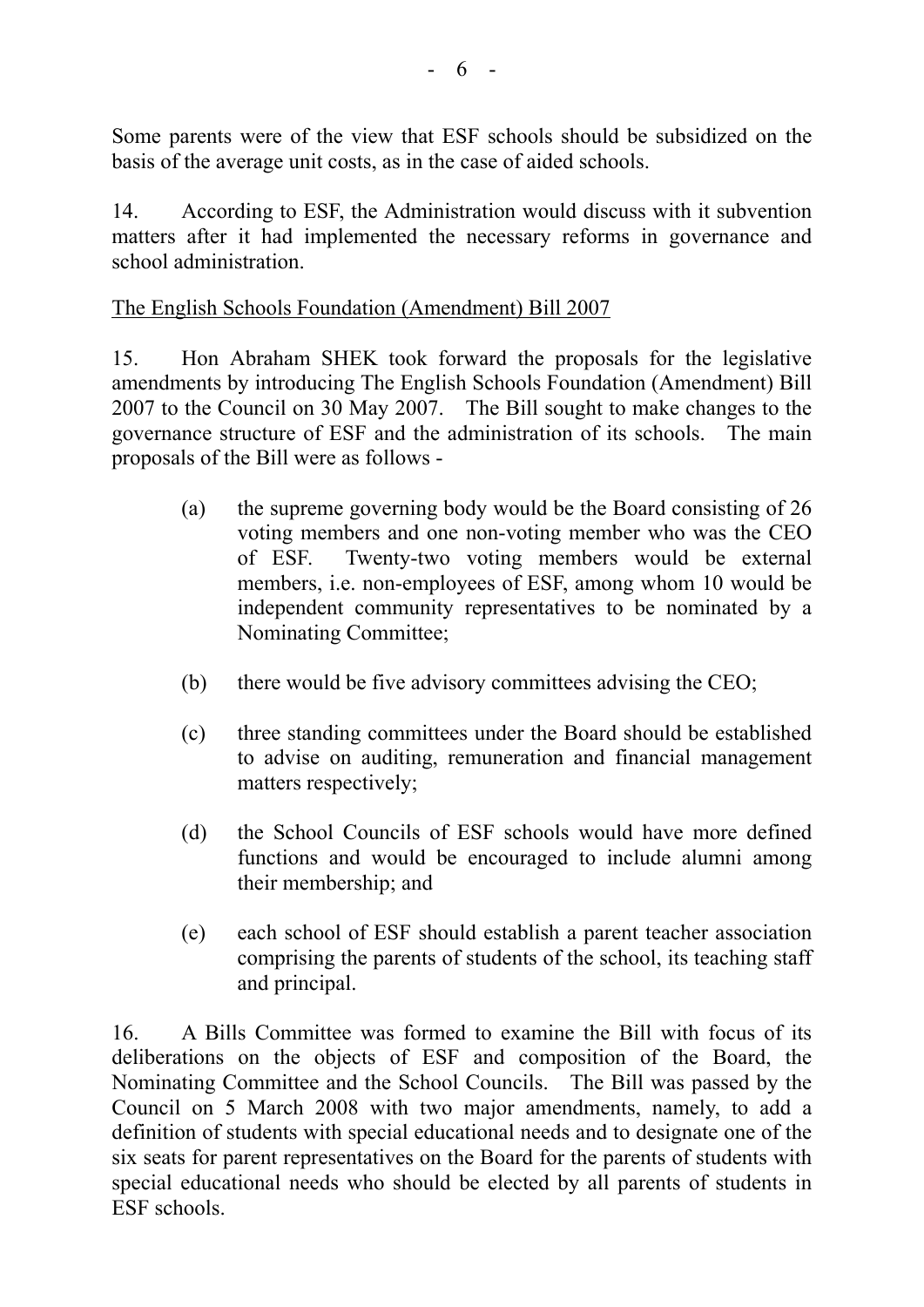# Policy of capital grant

17. When the Administration briefed the Panel on the redevelopment of Kowloon Junior School of ESF at its meeting on 13 December 2010, members sought information on the policy of capital grant for ESF schools and other local schools.

18. The Administration explained that according to the prevailing policy on capital grant to ESF schools, ESF was entitled to a capital grant which equalled to 100% of the cost for constructing a standard-design public sector school of the same student population adjusted downwards to take into account the smaller enrolment in ESF schools. The Administration would examine each redevelopment proposal on an individual basis and ensure that the project was for the benefit of students. A capital grant would not be granted for non-standard facilities. Notwithstanding the prevailing policy, the capital grant was subject to the approval of the Finance Committee. The prevailing policy on capital grant to ESF schools also applied to PISs, aided schools and DSS schools.

19. Members also enquired whether the Administration would examine the financial position of ESF when it applied for the capital grant. They sought clarification on whether, if ESF was found to be financially capable of footing the capital works expenditure, the Administration would still provide the capital grant because of the prevailing policy. The Administration advised that it had examined the financial position of ESF with respect to the redevelopment of the Kowloon Junior School. It had also studied whether ESF had a prudent capital redevelopment plan for its schools.

#### Positioning of and subvention arrangement for ESF

20. Members pointed out that issues relating to ESF were a historical legacy from the British colonial era. To address the problem, it was necessary to first determine the role and positioning of ESF under the present day circumstances. International schools were not eligible for any Government subvention but loans only and the prevailing policy on capital grant did not apply to them. In members' view, the Administration should decide whether ESF schools should be classified as international or DSS schools. If ESF schools were positioned as international schools, the subvention arrangements for ESF should be on a par with those for other international schools. If ESF schools were classified as DSS schools, they should be subject to the regulation in the same manner as other DSS schools. Members held the view that ESF could not maintain its unique position indefinitely as the subvention arrangement for it should be accountable to the public. Some members also pointed out that there were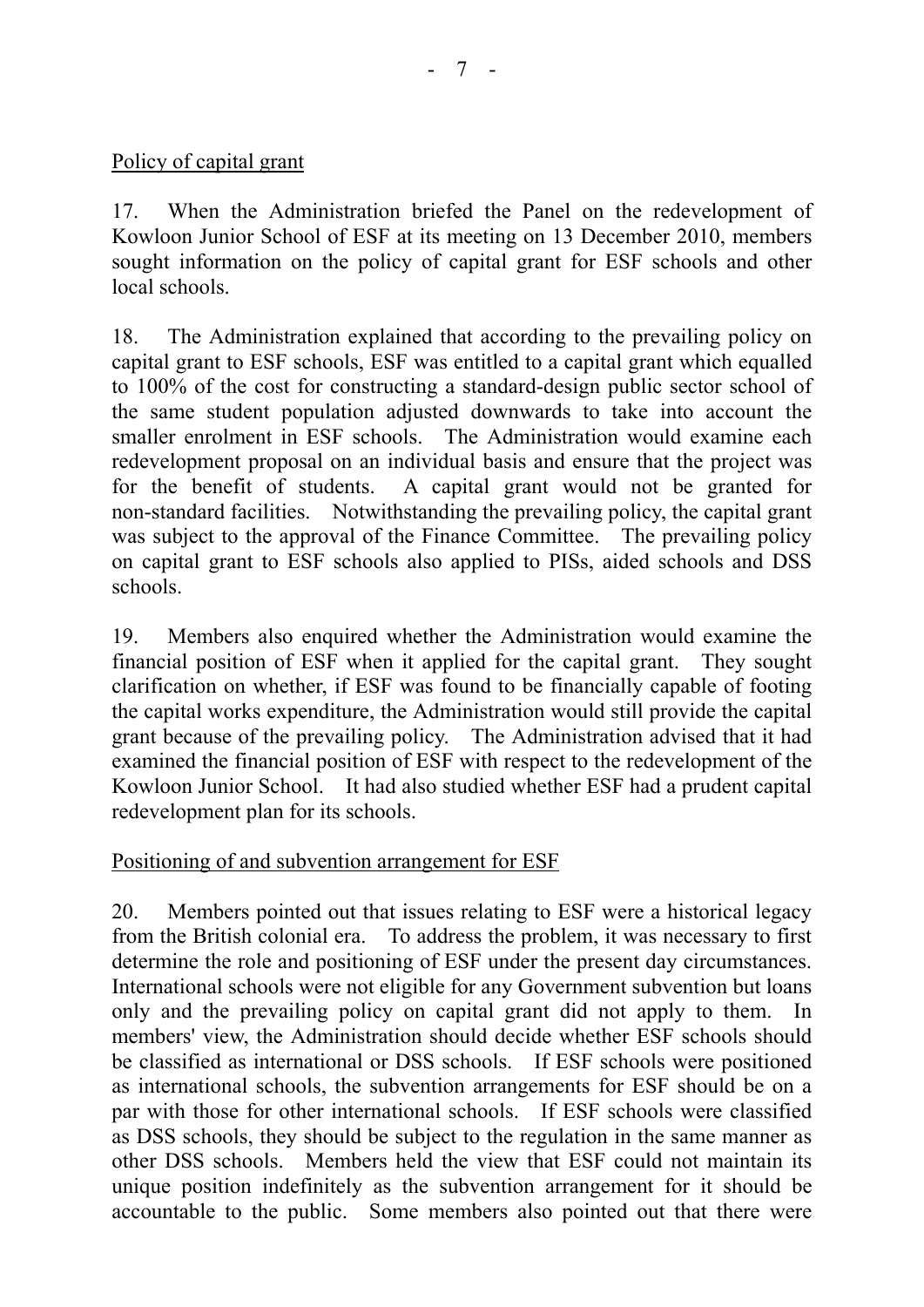both local and non-local students studying in ESF schools. While local students should be eligible for local education subsidies, it was not the case for non-local students. Members considered it important for the Administration to come up with a solution and called on the Administration to complete the review on the subvention arrangement for ESF as soon as practicable.

#### Financial arrangements between ESF and ESL

21. Some members raised the issue of financial arrangements between ESF and ESL. According to these members, there were allegations about ESF transferring some of its fund to ESL which was meant for maintenance and capital works projects. As a result, ESF might have to increase the tuition fees or raise fund in order to carry out maintenance and capital works projects.

22. The Administration advised in its supplementary information paper to the Panel in January 2011 that ESL was a non-profit making organization set up under ESF and run by the common management with ESF. Based on the advice of an independent auditor and legal counsel, ESF and ESL entered into a Development and Operating Agreement ("the Agreement") in 2006 and an Explanatory Memorandum in 2007 in relation to the two PISs operated by the ESL at Ma On Shan and Discovery Bay. The Agreement was discussed and endorsed by the former Executive Committee of ESF where parents and other stakeholders such as teachers and staff were represented.

23. The Administration also informed that as stipulated in the Agreement, ESF should construct, fit out and complete the two PISs, the cost of which added up to around \$278 million. In return, there was an agreement that the repayment by ESL would be made within 20 years. Total payment received by ESF up to 2009-2010 school year was \$41.6 million and another \$15.6 million would be repaid in the 2010-2011 school year. ESF had held two public meetings to brief parents on the financial arrangements and had uploaded the relevant materials onto their website for parents' information.

#### School fees of ESF schools

24. Some members expressed grave concern that the school fees of ESF schools was becoming unaffordable to expatriate families. There was a view that if ESF's original role was to provide affordable education for children of expatriate civil servants, the increase of school fees of ESF schools should be comparable to that of the civil service pay. Given the limited school choice for the expatriate families, the Administration should address the need of their children for education.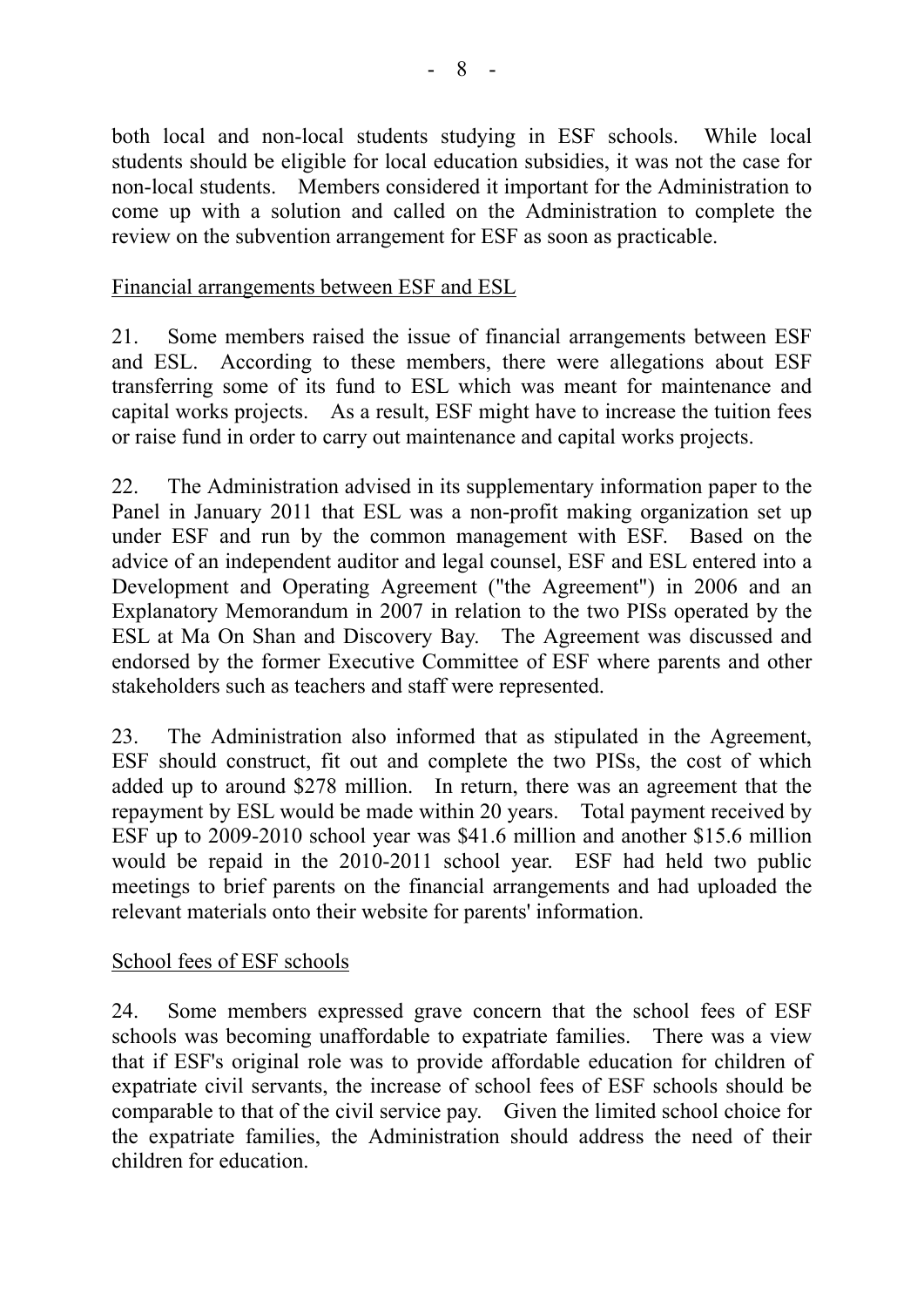25. According to ESF, it had increased its school fees only once between 1998-1999 and 2005-2006 school years at a very small rate. ESF had fallen behind in a number of vital activities including building maintenance, enhancement of information technology systems, significant curriculum development such as the introduction of the International Baccalaureate Primary Years Programme in primary schools and the improvement to the curriculum of Chinese Language subject. An increase of school fees was therefore necessary and ESF would try to keep the tuition fee at a reasonable level.

26. The Administration advised that fees adjustments by ESF were subject to the approval of the Education Bureau ("EDB") under Regulation 65 of the Education Regulations. Factors which had been considered in examining ESF's application for fee increase included, inter alia, explicability of the case; benefits to students; sound financial planning; affordability of the educational service, including the level of reserves; and engagement with parents and other stakeholders in soliciting support and addressing their concern.

27. In considering the fees adjustment application by ESF, EDB had also attached importance to the "test of due process", including its consultation with stakeholders on the fees proposal. According to the Administration, ESF's Board of Governors, which had a wide representation, had discussed and reached consensus on the recent fees adjustment proposal. The school fees of ESF between 2001-2002 and 2010-2011 school years are set out in **Appendix III**.

#### **Latest developments**

28. The Administration has taken forward a review on the subvention arrangement for ESF. The review covers a number of areas including ESF's role and positioning, its service targets, financial management and fees-related arrangements. The Administration will report to the Panel on the progress of the review at the meeting on 11 July 2011.

#### **Relevant papers**

29. A list of the relevant papers on the LegCo website is in **Appendix IV**.

Council Business Division 2 Legislative Council Secretariat 6 July 2011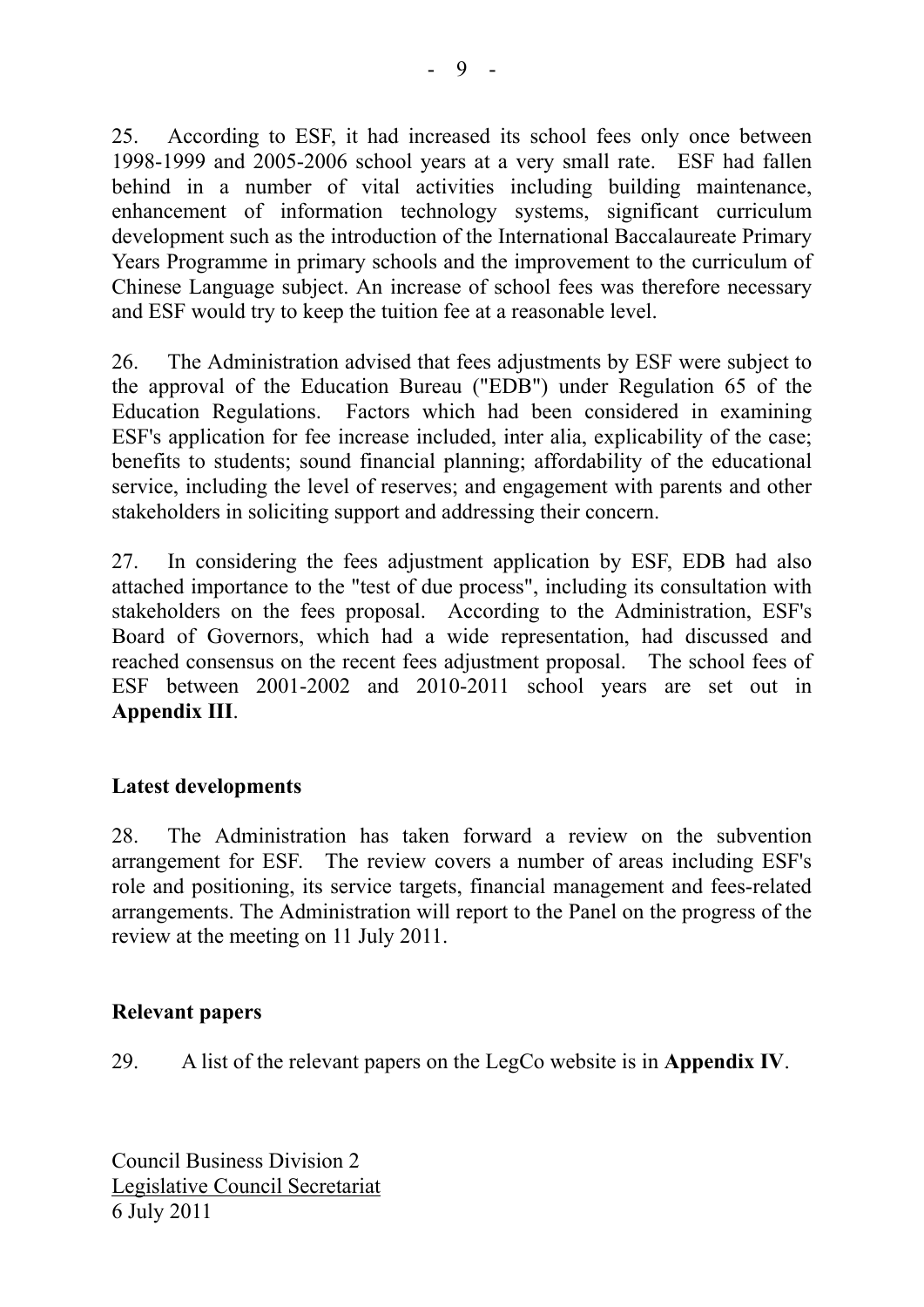# **Annex D Appendix I**

|                                    | <b>Schools under</b><br>the English<br><b>Schools Foundation</b>                                                                                                                                                                                                                                                                  | <b>Aided Schools</b>                                                                                                                 | <b>Schools under the</b><br><b>Direct Subsidy Scheme</b>                                                                                                         | Private<br><b>Independent Schools</b>                                  | <b>Non-profit Making</b><br><b>Private</b><br><b>International Schools</b>  |
|------------------------------------|-----------------------------------------------------------------------------------------------------------------------------------------------------------------------------------------------------------------------------------------------------------------------------------------------------------------------------------|--------------------------------------------------------------------------------------------------------------------------------------|------------------------------------------------------------------------------------------------------------------------------------------------------------------|------------------------------------------------------------------------|-----------------------------------------------------------------------------|
| Government<br>subsidy for          | May be provided with:                                                                                                                                                                                                                                                                                                             | May be provided with:                                                                                                                | May be provided with:                                                                                                                                            | May be provided with:                                                  | May be provided with:                                                       |
| construction of<br>school premises | Capital grant for<br>construction of<br>school premises <sup>6</sup> .<br>Up to $50\%$ of the<br>capital grant may be<br>converted into an<br>interest-free loan, the<br>amount of which<br>will be such that the<br>notional compound<br>interest foregone is<br>equal to the amount<br>of the capital grant<br>to be converted. | Capital grant for<br>construction of<br>school premises; or<br>Government-built<br>standard design<br>school buildings<br>for lease. | Capital grant for<br>construction of<br>school premises <sup>6</sup> ;<br><sub>or</sub><br>Government-built<br>standard design<br>school buildings<br>for lease. | Capital grant for<br>construction of<br>school premises <sup>6</sup> . | Interest-free loan<br>for construction of<br>school premises <sup>7</sup> . |

# **The ESF in the School System in Hong Kong – A Brief Comparison**

<sup>&</sup>lt;sup>6</sup> The amount of the capital grant equals to 100% of cost for building a standard-design public sector school of the same student population.

<span id="page-9-1"></span><span id="page-9-0"></span><sup>&</sup>lt;sup>7</sup> The amount of the interest-free loan (repayable in 10 years) equals to 100% of cost for building a standard-design public sector school of the same student population.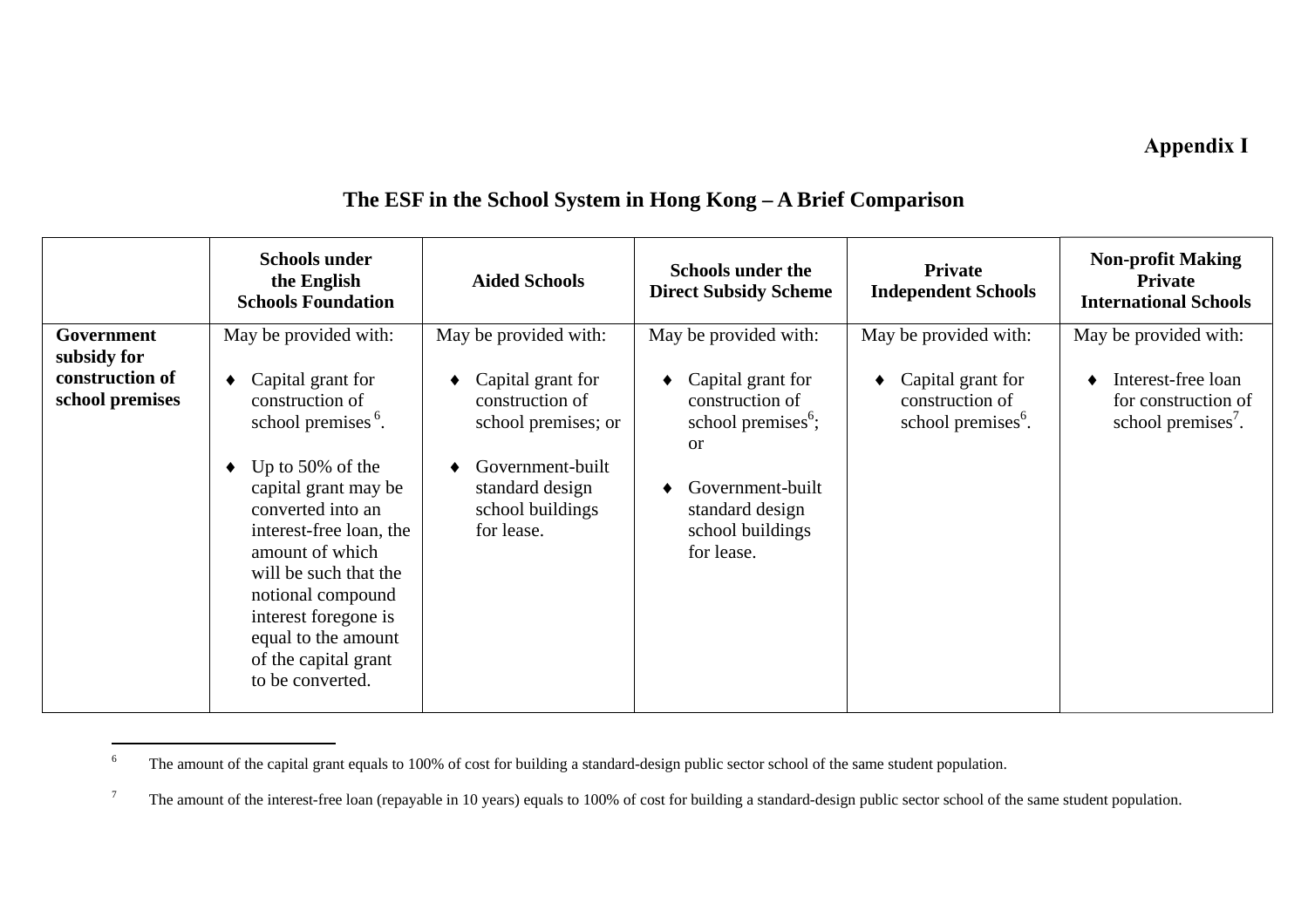|                        | <b>Schools under</b><br>the English<br><b>Schools Foundation</b>                                                                         | <b>Aided Schools</b>                                       | <b>Schools under the</b><br><b>Direct Subsidy Scheme</b>                                                                                                                                                                                                  | <b>Private</b><br><b>Independent Schools</b>             | <b>Non-profit Making</b><br><b>Private</b><br><b>International Schools</b> |
|------------------------|------------------------------------------------------------------------------------------------------------------------------------------|------------------------------------------------------------|-----------------------------------------------------------------------------------------------------------------------------------------------------------------------------------------------------------------------------------------------------------|----------------------------------------------------------|----------------------------------------------------------------------------|
| Recurrent<br>subsidies | Reimbursement of rates<br>and Government rents.                                                                                          | Reimbursement of rates<br>and Government rents.            | Reimbursement of rates<br>and Government rents.                                                                                                                                                                                                           | Reimbursement of rates<br>and Government rents.          | Reimbursement of rates<br>and Government rents.                            |
|                        | Recurrent subsidies<br>calculated on a per class<br>basis at a rate now<br>frozen at the $1999/2000$<br>school year level <sup>8</sup> . | Recurrent subsidies<br>calculated on a per class<br>basis. | Recurrent subsidies<br>calculated in terms of<br>the average unit cost of<br>an aided school place for<br>each eligible student<br>enrolled and its<br>operating history <sup>9</sup> .<br>Non-local students will<br>not be eligible for DSS<br>subsidy. | (No other form of<br>recurrent Government<br>subsidies.) | (No other form of<br>recurrent Government<br>subsidies.)                   |

- <span id="page-10-0"></span>(a) If the school fees charged exceed two and a third  $(2\frac{1}{3})$  of the average unit cost, i.e. \$31,552 x 2  $1/3 = $73,621$ , no subsidy will be provided to the DSS school in respect of the student concerned.
- <span id="page-10-1"></span>(b) Otherwise, a subsidy of \$31,552 will be provided.

<sup>&</sup>lt;sup>8</sup> A 6.44% reduction applies on the total recurrent subsidies for efficiency savings purposes.

<sup>&</sup>lt;sup>9</sup> Under the subsidy formula, a school will be denied of the DSS subsidy if its school fees are beyond two and a third (2 1/3) of the average unit cost of an aided school place. For example, in the 2003/2004 school year, the DSS subsidy we provide at secondary three level for schools at / over 16 years of age is \$31,552 per student, which is calculated in terms of the average unit cost for an aided school place at secondary three level. Accordingly, for a secondary three student of a DSS secondary school at / over 16 years of age –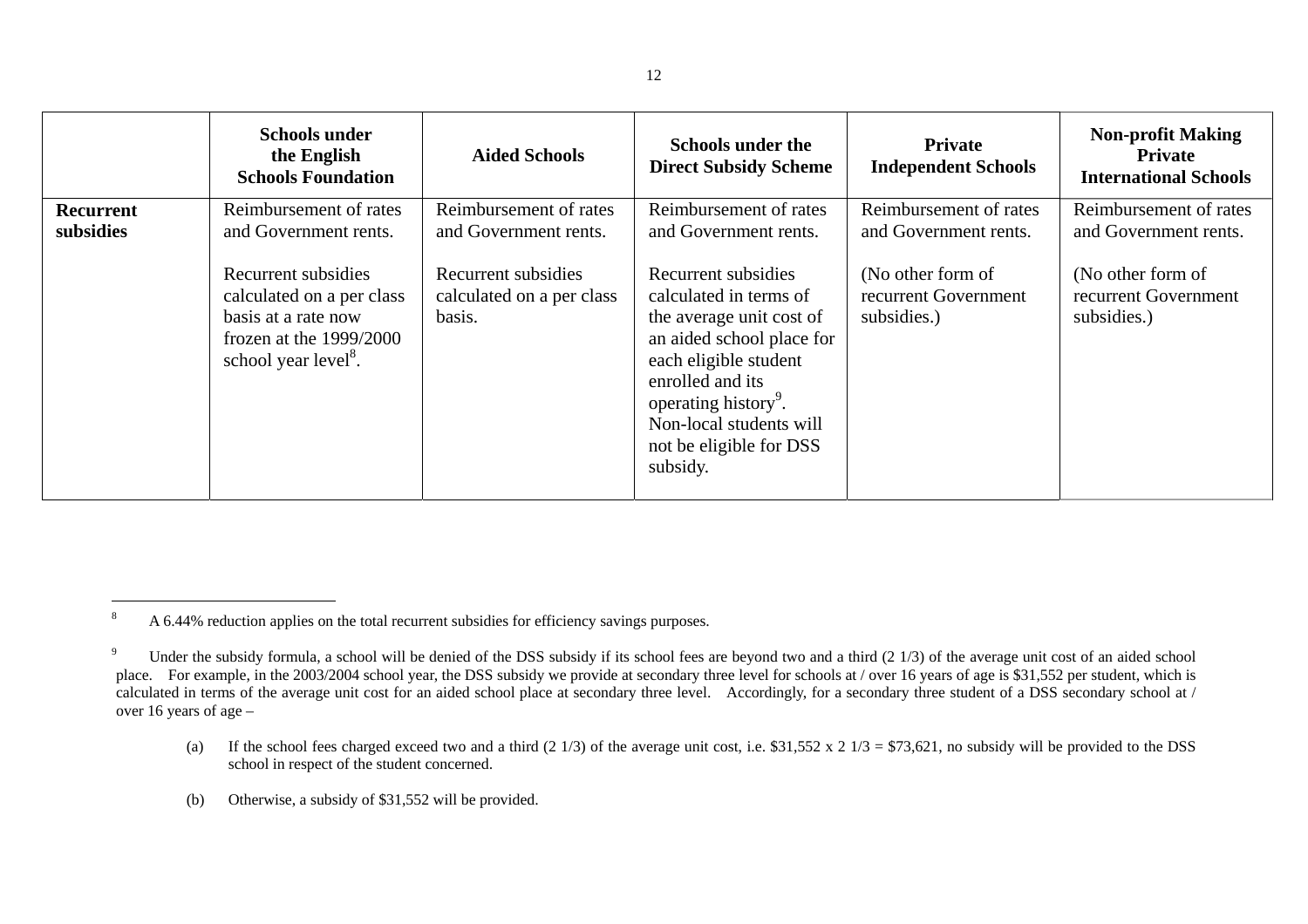| Code of Aid applies $^{10}$ .<br>No applicable Code of<br>Subject to audit<br>No applicable Code of<br><b>Application of</b><br><b>Code of Aid</b><br>inspection by EMB.<br>Aid.<br>Aid.<br>Aid.<br>Fee remission /<br>Fee remission schemes<br><b>Financial</b><br>Means-tested assistance<br>Hardship grant provided<br>by Government at 2%<br>provided by<br>administered by<br>assistance to<br>scholarship schemes<br>administered by<br>students<br>and 3% of the basic<br>Government.<br>administered by<br>individual schools, with<br>their own funds /<br>grant for primary and<br>individual schools, with<br>their own funds /<br>secondary schools<br>their own funds /<br>income.<br>income.<br>respectively.<br>income.<br>As a requirement, for<br>As a requirement, not<br>less than 10% of fee<br>every dollar of tuition<br>fees charged over and<br>income should be set | <b>Schools under</b><br>the English<br><b>Schools Foundation</b> | <b>Aided Schools</b> | <b>Schools under the</b><br><b>Direct Subsidy Scheme</b> | <b>Private</b><br><b>Independent Schools</b> | <b>Non-profit Making</b><br>Private<br><b>International Schools</b> |
|----------------------------------------------------------------------------------------------------------------------------------------------------------------------------------------------------------------------------------------------------------------------------------------------------------------------------------------------------------------------------------------------------------------------------------------------------------------------------------------------------------------------------------------------------------------------------------------------------------------------------------------------------------------------------------------------------------------------------------------------------------------------------------------------------------------------------------------------------------------------------------------------|------------------------------------------------------------------|----------------------|----------------------------------------------------------|----------------------------------------------|---------------------------------------------------------------------|
|                                                                                                                                                                                                                                                                                                                                                                                                                                                                                                                                                                                                                                                                                                                                                                                                                                                                                              |                                                                  |                      |                                                          |                                              | No applicable Code of                                               |
| unit cost for an aided<br>purpose.<br>school place, 50 cents<br>should be set aside by<br>schools for this purpose,<br>subject to a minimum<br>remission equivalent to<br>10% of the fees <sup>11</sup> .                                                                                                                                                                                                                                                                                                                                                                                                                                                                                                                                                                                                                                                                                    |                                                                  |                      | above $2/3$ of the average                               | aside by schools for this                    | Fee remission schemes<br>individual schools, with                   |

<sup>10</sup> The Code of Aid governs, amongst other things, appointment and dismissal of staff; implementation of school-based management structure; tendering and purchasing procedures; use of premises; conditions on the use of various types of grants; and audit inspection by EMB, etc.

<span id="page-11-1"></span><span id="page-11-0"></span><sup>&</sup>lt;sup>11</sup> For example, for a DSS school at / over 16 years of age charging \$40,000 per school place (in the 2003/2004 school year), it has to set aside about \$9,483 per school place (i.e.  $$40,000 - $31,552 \times 2/3$ ) x 50%) for fee remission purposes.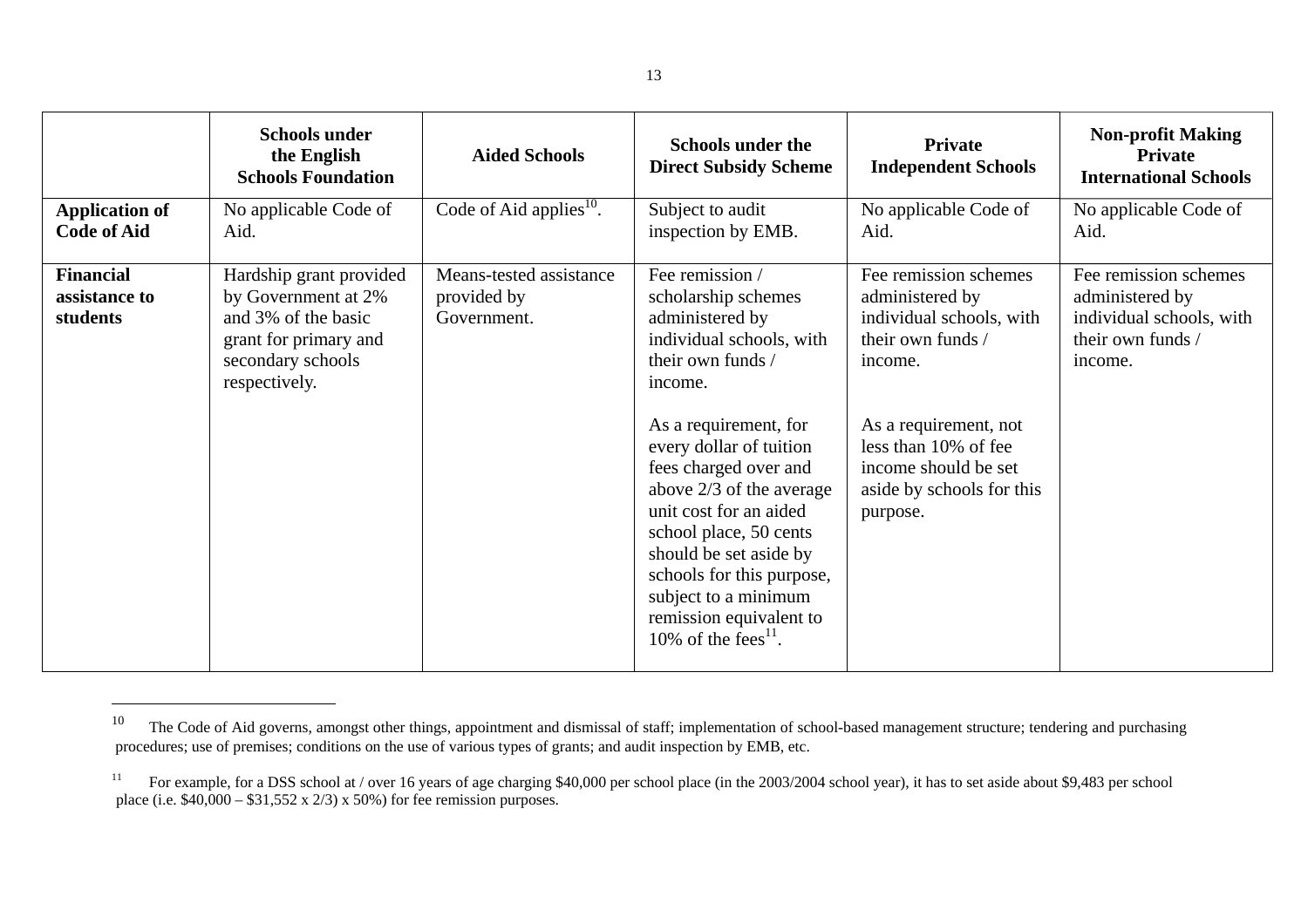|                             | <b>Schools under</b><br>the English<br><b>Schools Foundation</b> | <b>Aided Schools</b>                                                                                                                                                                                           | <b>Schools under the</b><br><b>Direct Subsidy Scheme</b>                                                                                                                          | Private<br><b>Independent Schools</b>                                                                                                                            | <b>Non-profit Making</b><br>Private<br><b>International Schools</b>                                                                                                                                                                                          |
|-----------------------------|------------------------------------------------------------------|----------------------------------------------------------------------------------------------------------------------------------------------------------------------------------------------------------------|-----------------------------------------------------------------------------------------------------------------------------------------------------------------------------------|------------------------------------------------------------------------------------------------------------------------------------------------------------------|--------------------------------------------------------------------------------------------------------------------------------------------------------------------------------------------------------------------------------------------------------------|
| <b>Curriculum</b>           | Mostly UK-based<br>curricula.                                    | School-based curriculum<br>developed on the basis<br>of the local curriculum<br>recommended by EMB.                                                                                                            | Free to design the<br>curriculum, but must<br>prepare students for<br>local public<br>examinations.                                                                               | Free to design the<br>curriculum $^{12}$ .                                                                                                                       | Non-local curricula.                                                                                                                                                                                                                                         |
| <b>Student</b><br>admission | Admission at full<br>discretion of the schools.                  | Admission in<br>accordance with the<br>relevant admission<br>$systems -$<br>P1: "Primary One<br>Admission System"<br>S1: "Secondary<br>$\overline{\phantom{0}}$<br><b>School Places</b><br>Allocation System"; | Admission in<br>accordance with the<br>class structure approved<br>by EMB.<br>Admission criteria<br>should be transparent.<br>Only local children are<br>entitled to DSS subsidy. | Admission in<br>accordance with the<br>school development plan<br>agreed by EMB.<br>At least 70% of the<br>students must be Hong<br>Kong permanent<br>residents. | Admission at full<br>discretion of the schools.<br>For schools receiving<br>land grant at nominal<br>premium from<br>Government, at least<br>50% of the students<br>should belong to the<br>target group it serves, as<br>the school has publicly<br>stated. |

<span id="page-12-0"></span><sup>&</sup>lt;sup>12</sup> In allocating a private independent school, preference will be given to school which will incorporate Chinese language, Chinese history / culture in their curriculum.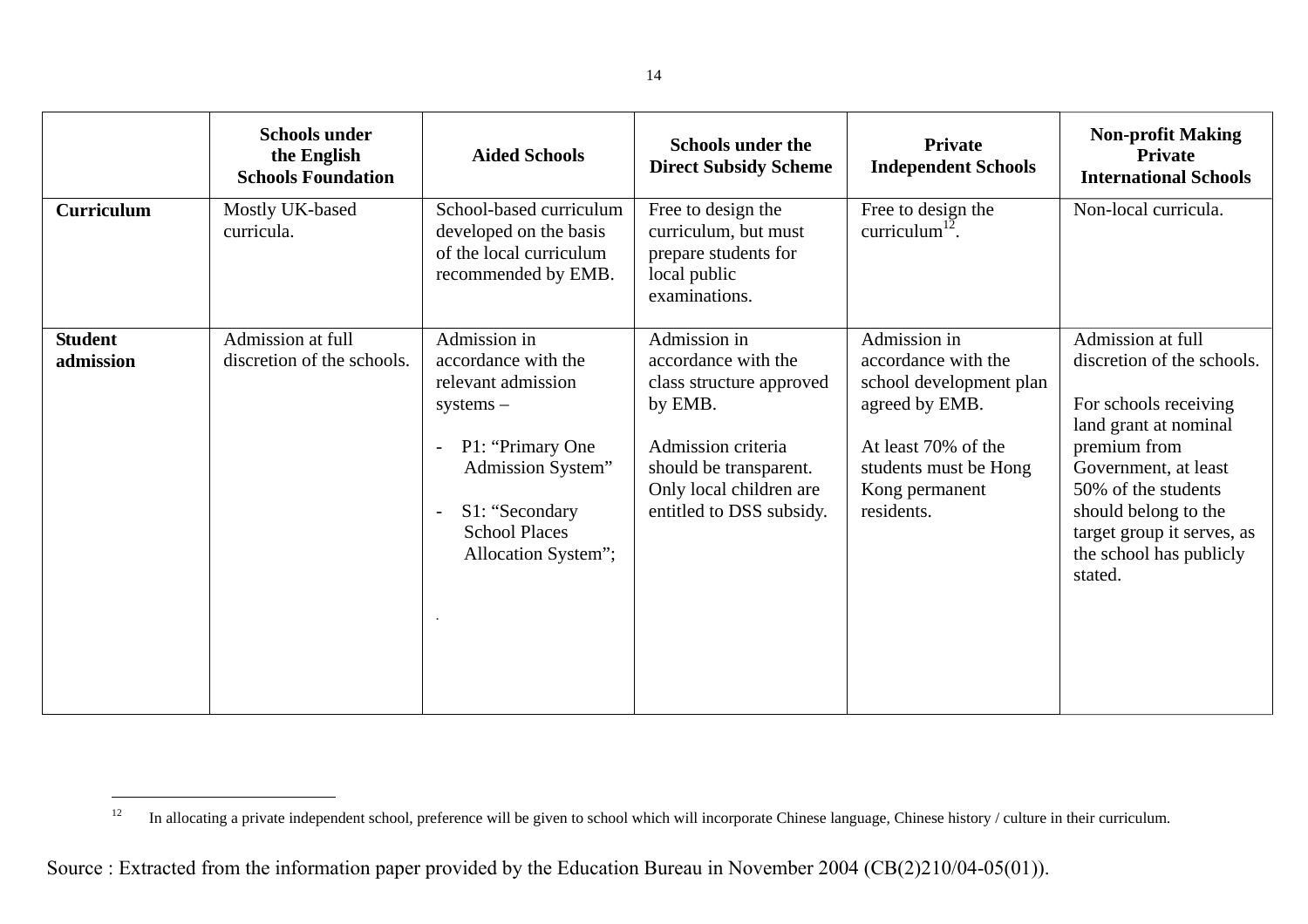# **Existing Subsidies for the ESF**

#### **Recurrent Subsidies**

- Basic Grant: This comprises teaching and non-teaching staff salaries, based on the "actual" salaries as calculated on the prevailing aided schools salary structure, provident fund, general operating expenses, major repairs, furniture and equipment. It is determined on the basis of the number of classes and the notional subsidy per class payable to standard-size aided secondary and primary schools, adjusted to take into account the difference in class size between ESF and local schools.
- Hardship Grant: Noting the compulsory education policy for local children up to the age of 15 or the completion of Form III, and being concerned that no child should be debarred from school because of his parent's inability to pay the school fees, the ESF is now given a specific grant for the relief of hardship cases. The amount of this Hardship Grant payable to the ESF amounts to 2% of the Basic Grant at primary level and 3% at secondary level.
- Curriculum Development Grants (or Subject Grant): The same rate applies for all eligible curricula as in the aided sector.
- Rates and Government Rents Reimbursement: Full reimbursement applies.

#### **Capital Subsidies**

- Capital Subsidies: The ESF is offered a choice between the two options of –
	- (a) Receiving a full capital grant amounting to construction cost of a standard public sector school of the same student population; or
	- (b) Converting half of the grant into an interest-free loan of which the notional compound interest forgone equals to the amount of the converted portion of the grant.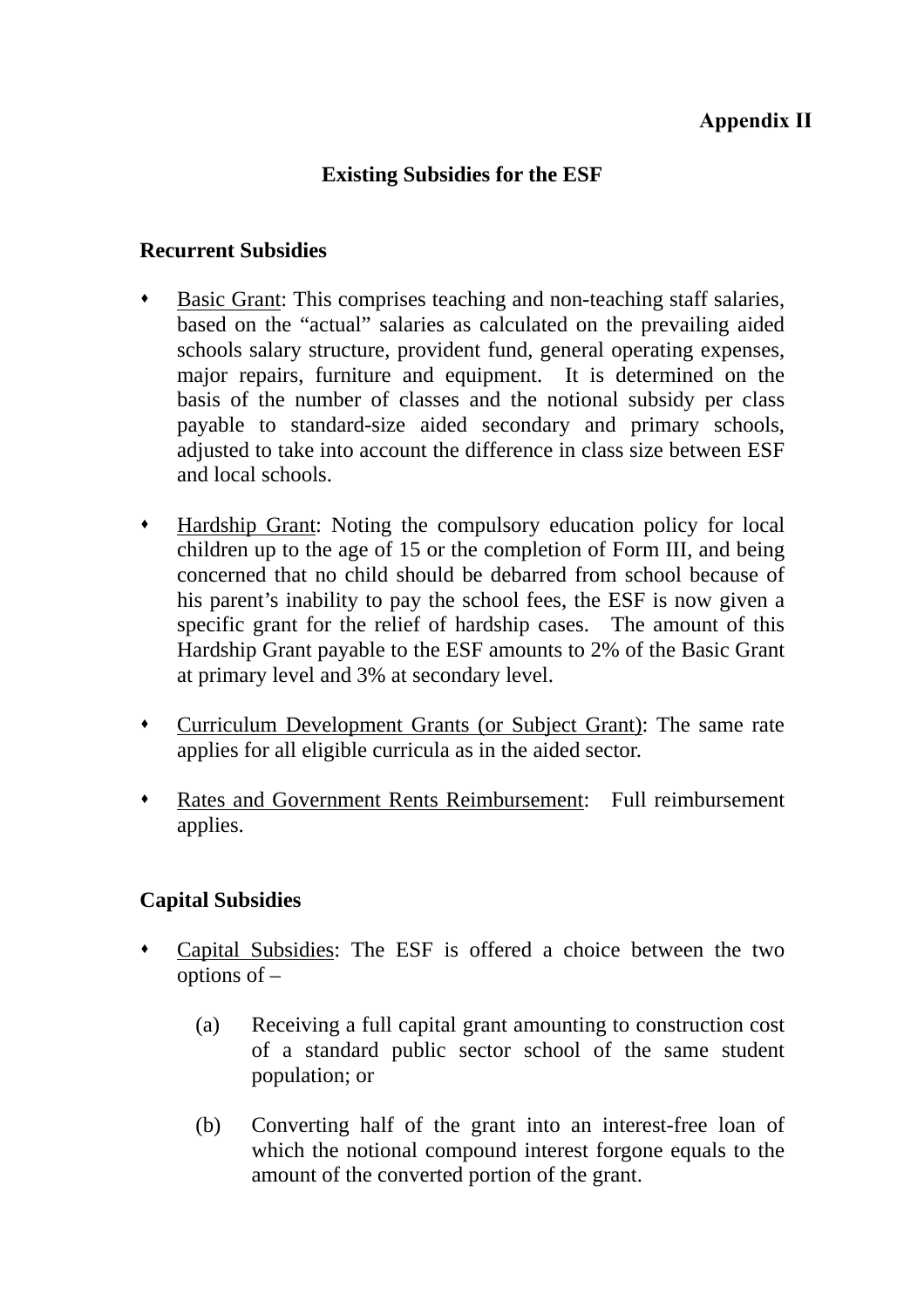#### **Points to Note**

- Jockey Club Sarah Roe School, which is the only special school under the ESF, receives Government subsidies in the same mode as other ESF schools but with reference to other aided special schools. It falls outside the scope of the 1999 Review.
- Source : Extracted from the information paper provided by the Education Bureau in November 2004 (CB(2)210/04-05(01)).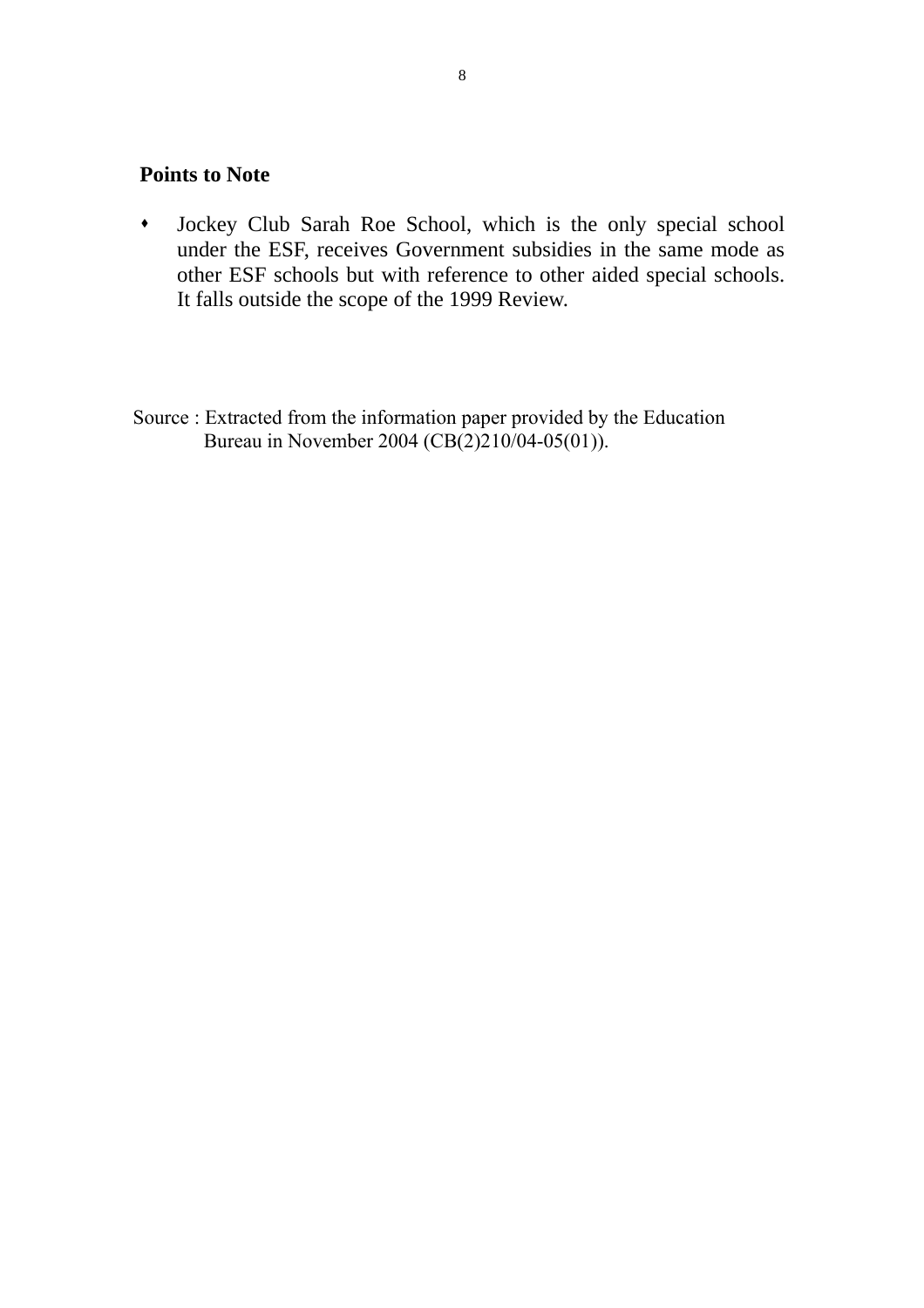# **Appendix III**

 $\alpha$  , we can assume that the same interesting the same  $\alpha$ 

# School fees of the ESF between 2001/02 and 2010/11 school years

التواصل والمتواردة والمواطن والمتواطن والمتوارد

 $\mathcal{A}$  is a subset of the set of the set of  $\mathcal{A}$  ,  $\mathcal{A}$ 

|                    | <b>Primary level</b>       | <b>Secondary level</b> |                            |  |
|--------------------|----------------------------|------------------------|----------------------------|--|
| <b>School Year</b> | (\$ per student per annum) |                        | (\$ per student per annum) |  |
|                    | Year $1 - 6$               | Year $7 - 11$          | Year 12 - 13               |  |
| 2001/02            | 47,300                     | 78,600                 |                            |  |
| 2002/03            | 47,300                     | 78,600                 |                            |  |
| 2003/04            | 47,300                     | 78,600                 |                            |  |
| 2004/05            | 47,300                     | 78,600                 |                            |  |
| 2005/06            | 47,300                     | 78,600                 |                            |  |
| 2006/07            | 51,500                     | 82,600                 |                            |  |
| 2007/08            | 54,300                     | 85,000                 |                            |  |
| 2008/09            | 58,100                     | 89,250                 |                            |  |
| 2009/10            | 58,100                     | 89,250                 |                            |  |
| 2010/11            | 61,000                     | 93,000<br>94,000       |                            |  |

Source : Extracted from the information paper provided by the Education<br>Bureau in January 2011 (CB(2)755/10-11(01)).